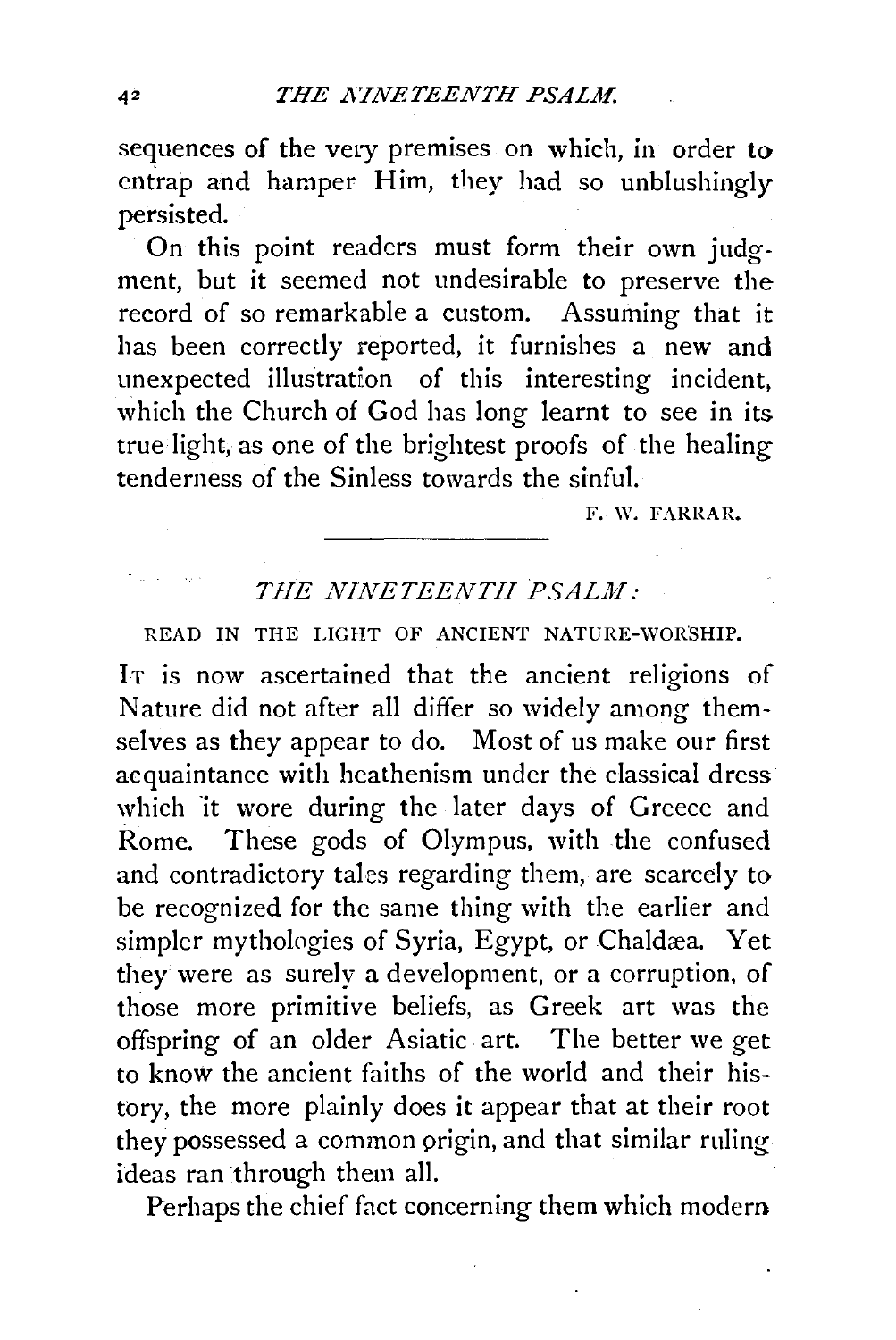research has laid bare is this, that the primary religions of our race had an astronomical basis. In other words, it was the revelation of the Godhead in the heavenly bodies which first and most powerfully affected the religious instincts of our young race. It is not at all surprising that it should have been so. This common and bounded earth we tread is encompassed by a boundless upper world, which, to unsophisticated minds, is the very home of majesty and of mystery. The vastness and splendour of the sky, its purity and its repose, the awful silence in which its mighty lights revolve and advance, the sublime order with which they move, their unchangeable and unfailing sequences, and the influences of heat and light and vital force which are unceasingly rained from above into the cold and sterile womb of earth-these were singularly impressive phenomena to the first observers of them. They could not fail to call forth wonder; admiration, and the sense of dependence and insignificance-feelings all of them akin to worship. The heavens, by day and night, did tell for ever in human ears a marvellous story of the Divine and Everlasting One who fixed their order and guides their influence. Was it at all strange if puzzled and ignorant minds lost the Divinity in the contemplation of his grandest workmanship?

The influence of the heavenly bodies upon primitive religion told in two distinct directions.

In the first place, it was from them that men seem to have derived their earliest conceptions of order and of law. Originally, as we read in Genesis, God had set the lights in the firmament for this very end-" for signs, and for seasons, and for days, and years." By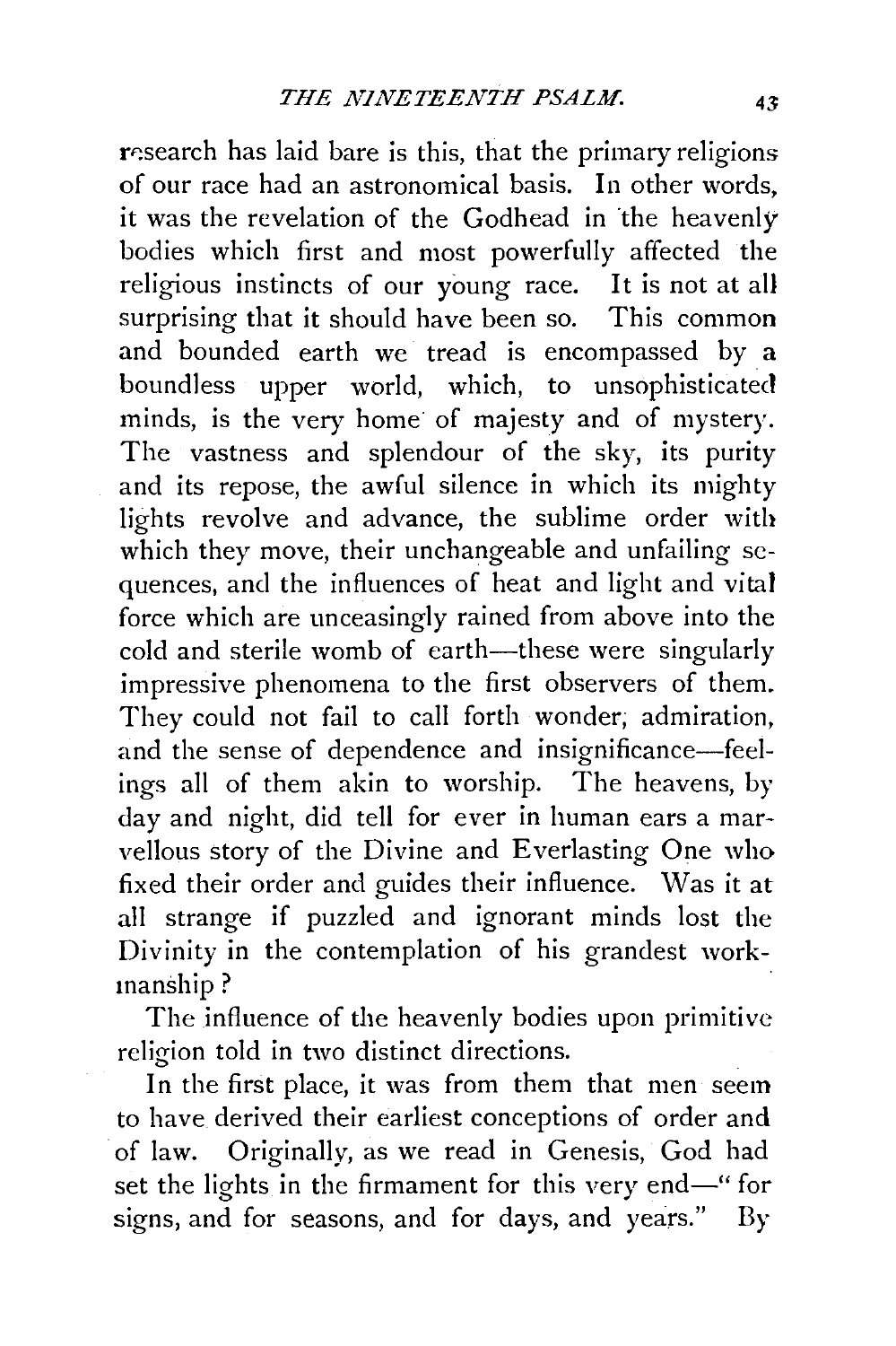regular alternations of light and dark, and by the stately revolution of the four seasons, He has bounded off human life with its activities. Each day is an epitome of man's lifetime itself. Each month, to a race of peasants, brings its characteristic employment. The order of the calendar is that by which all human affairs are ordered. Alike in war and the chase, in field-labour and seafaring, in domestic and in civilarrangements, men from the first found that the powers which prescribed their actions, and defined limits to their enterprises, and determined the ,degree of their success, were pre-eminently the powers of the sky. Further, these heavenly bodies are of all objects known to us the most exactly and invariably uniform. Events on earth are too complex to be easily calculable. They cannot be foretold with assurance. Not so with celestial movements. These obey exact law, move with mathematical precision, and admit (as early observers soon found) of being predicted with absolute certainty. Among physical changes, therefore, these had the clearest witness to bear to a "reign of law" in the sphere that rules, while it encompasses and includes, our mundane existence. The powers of the heavens are rigorous law-makers. They act with the certitude and the unchangeableness of destiny. Is there any wonder that before an order so majestic, so inviolable, swaying into harmony with itself the erratic movements of men, as well as the whole face of earth and ocean, primitive worshippers felt impelled to prostrate themselves?

But the celestial bodies were more than teachers of law. In this great lesson of inviolable order, the chief place is of course occupied by the sun. Now the sun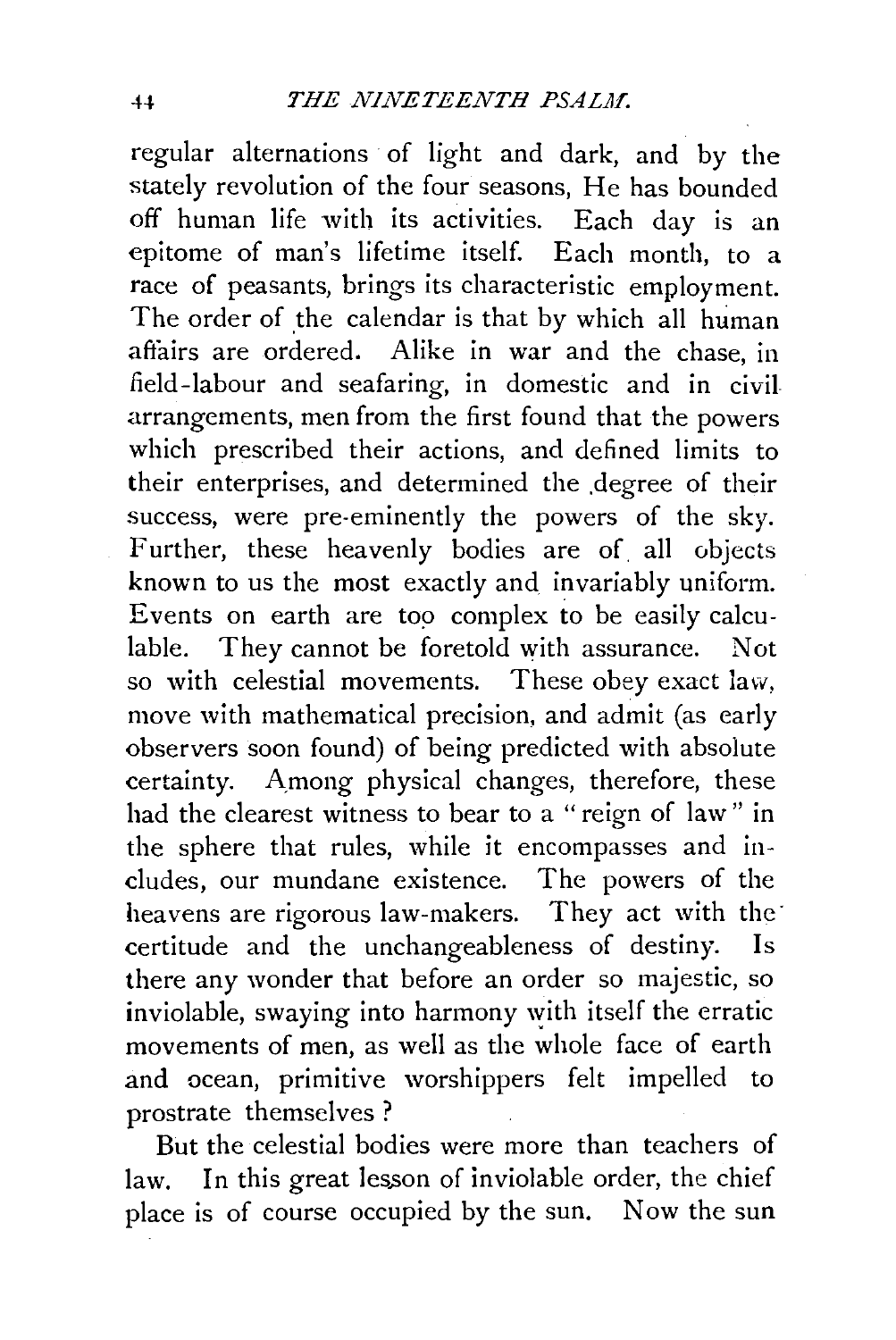is as conspicuously the source of terrestrial life as he is. of rule. It might be only matter of conjecture when the early founders of astrology ascribed to moon and planets also some vague influence upon men and beasts and plants. It was, at least no conjecture, but the most patent of facts, that the solar light and heat formed the condition of terrestrial existence. Great lord both of the day and of the year, the sun is the most powerful of all creatures, and seemed to them to dominate this lower earth like a god. Directly, he is the support of all vegetable life ; indirectly, of animal life. As he grows feebler or more powerful, so wanes. or waxes the stimulus to. growth, germination, and vital productiveness upon earth. In his blaze all things kindle, all beauty is born. From his heat is nothing hid. Is he absent ? Nature languishes and life expires. With ·his return, return fertility and gladness.

When these things are weighed, it cannot surprise any thoughtful mind that astronomical facts profoundly determined the primitive religion of men. It is not strange that both in East and West, among Shemites and Hamites, the venerable myths which lie embedded in our very speech, and have passed through every subsequent mythology of the world, should have been drawn from the dawn and the sunset, from the zodiac, the cycle of the seasons, and the mystery of the earth's annual renewal. It is not strange that everywhere the sun and the earth should reappear, symbolizing the active and passive principles in the production of tel- . luric life.

Of the crass symbol-worship (idolatry, that is) to which this led, as men gradually dethroned the Maker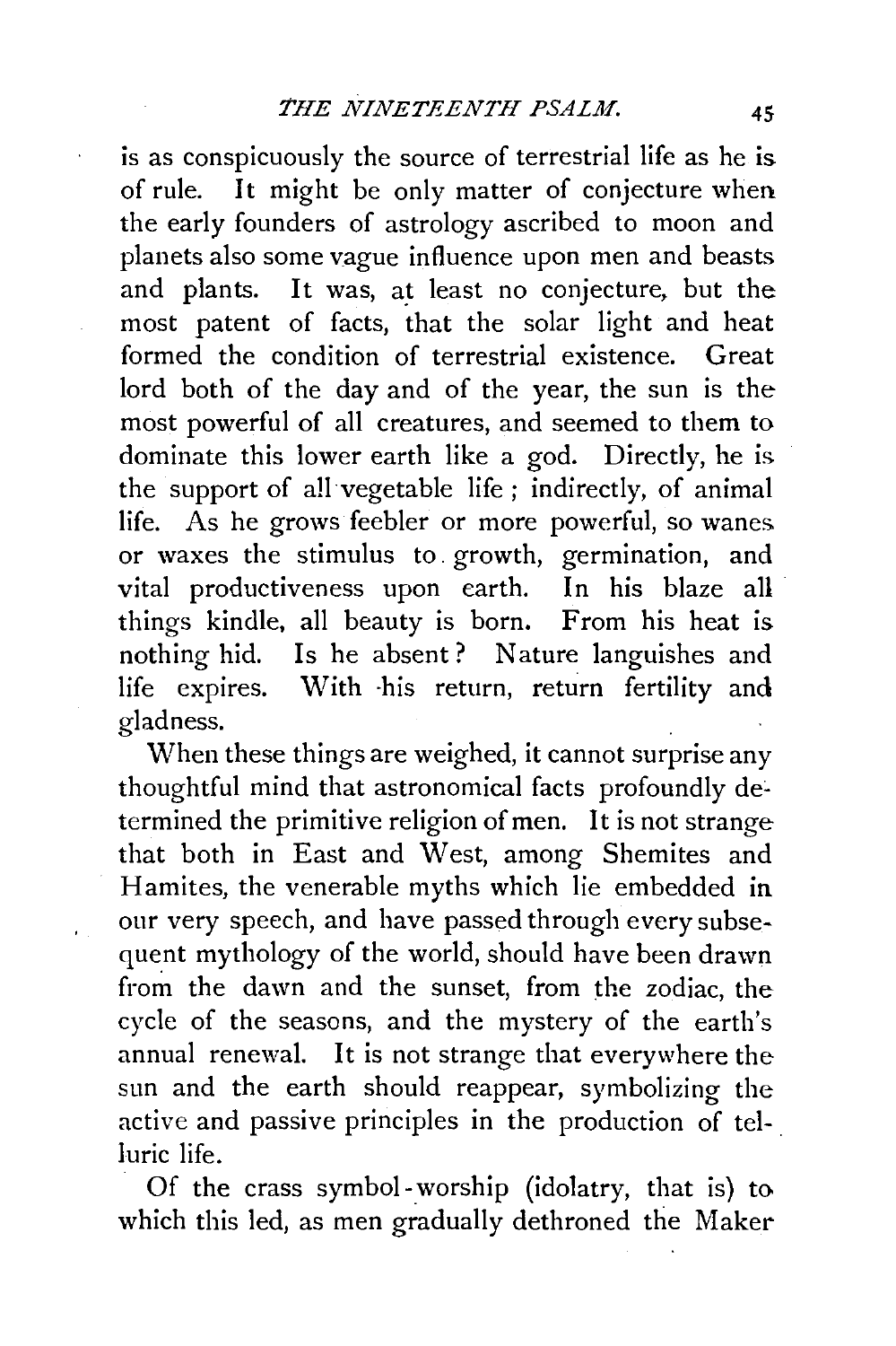to erect into his room a thing He had made, I need here say nothing. Still less need is there to enlarge on the inexpressible pollution which crept into religion when to the deified powers of Nature men subordinated and prostituted their own purer moral instincts. What I wish to point out is the corrective which it pleased God to provide, in order that man might be delivered from this deification of the sidereal bodies, and from all abject dependence for his religious ideas upon physical phenomena. Such a corrective was supplied in the successive revelations made to Israel. When, from those stupendous systems of Nature~worship stretching from the Tigris to the  $A$ Egean, and everywhere crushing men's souls into an immoral, or even bestial, condition, we turn to the tiny strip of sacred soil which lay betwixt the Jordan and the Levant ; when, in room of the pagan, we listen to the Hebrew, conception of nature, and catch what the God of revelation had disclosed to the prophets of his chosen people-what is it that we find ? I take, for example, the Nineteenth Psalm, admitted *to* be of King David's own composition, as furnishing us with a trustworthy reply. And I find two things :- First, the truth which underlay these astronomical mythologies is discriminated from the error which had grown up around it ; and thus the sidereal and solar heaven is restored to its true place in natural religion. Next, the two great lessons which (as we have seen) man had at first been reduced to learn from a material source, God has now imparted through a moral and spiritual revelation of Himself.

*In the first place,* the heavenly bodies are restored from a false to their true place as revealers of the Divine Nature.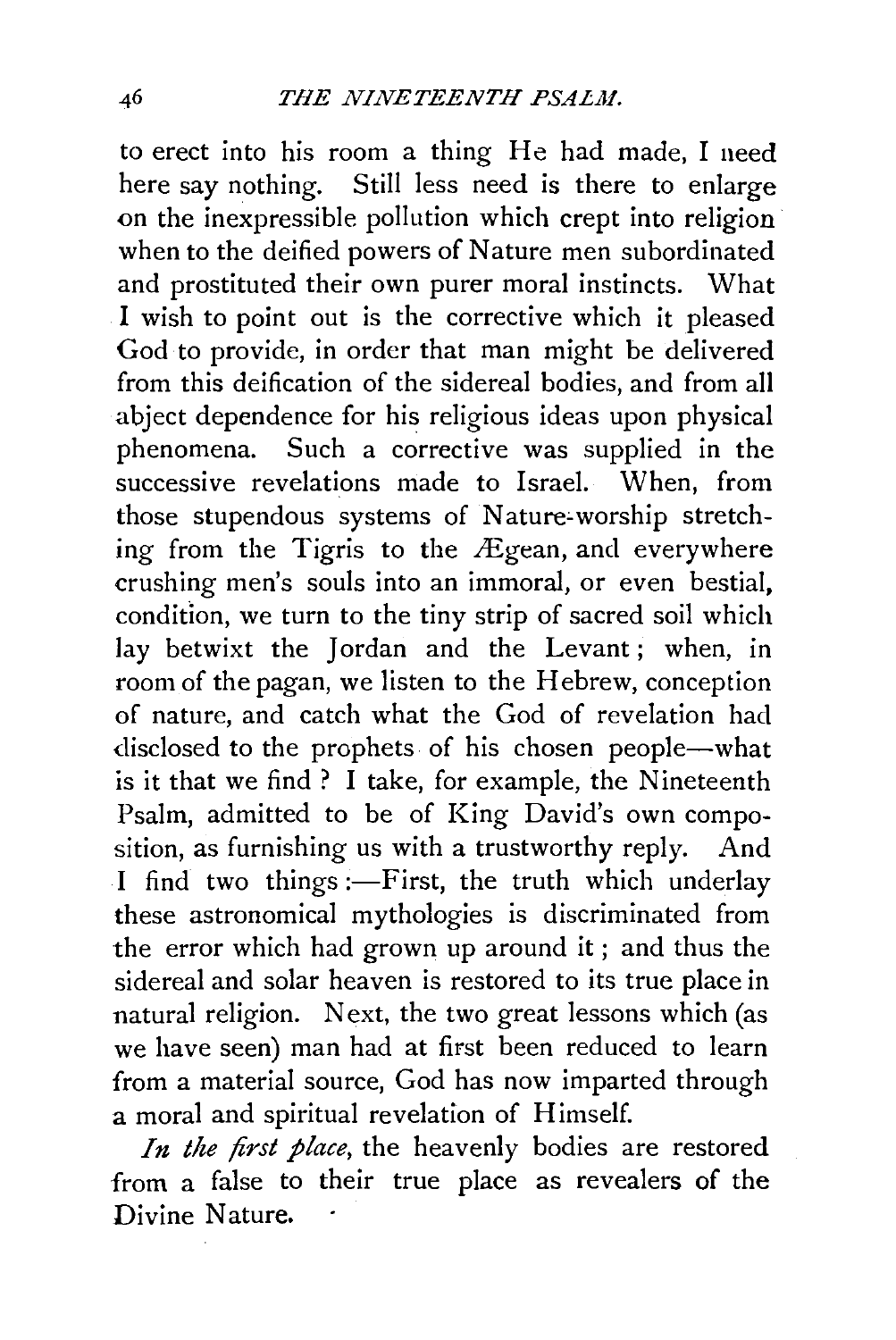Revealers of God they unquestionably are. So far the primitive faiths of the pagan East started from a just postulate. God dwells in the midnight sky. God speaks in moon and solemn starlight. God operates through the mighty sun when at dawn he issues fresh as a bridegroom from the curtains of the east, and races westward with the strong tread of a hero to find his goal in the crimson splendours of the west. Neither the poetry nor the devotion which paganism drew from the vast and glorious sky is lost upon the Hebrew prophet. His spirit thrills with as reverent and melodious music to the touch of dawn or the magic of planets as ever the spirit of Chaldæan sage. But in this he had one clear advantage over his heathen contemporaries, that from these most divine of creatures. his faith sprang at one stupendous bound, past creature dom altogether, to the Immaterial and Spiritual Being whose handiwork they are. Planets and stars-they are the dust of Jehovah's feet. Heaven's awful dome of blue--it is a tent Jehovah has pitched for the sun. That all-ruling sun itself-it is Jehovah's vassal, and goes forth at his bidding. Vaster than the vastest, inconceivably mightier than the mightiest, what else but Jehovah's glory is written across the midnight heaven, and sung in ceaseless hymns by day to day. or night to night? For to the fathers of the Hebrew race God had disclosed Himself as Jehovah-a personal Being-moral, spiritual, and eternal ; and this sublimer truth emancipated them at a stroke-emancipated, at least, such as received it - from the fascinations of Nature-worship. To hold firm and clear this truth of the absolute contrast in kind betwixt Personal Maker and impersonal made; contrast of the Creator Spirit,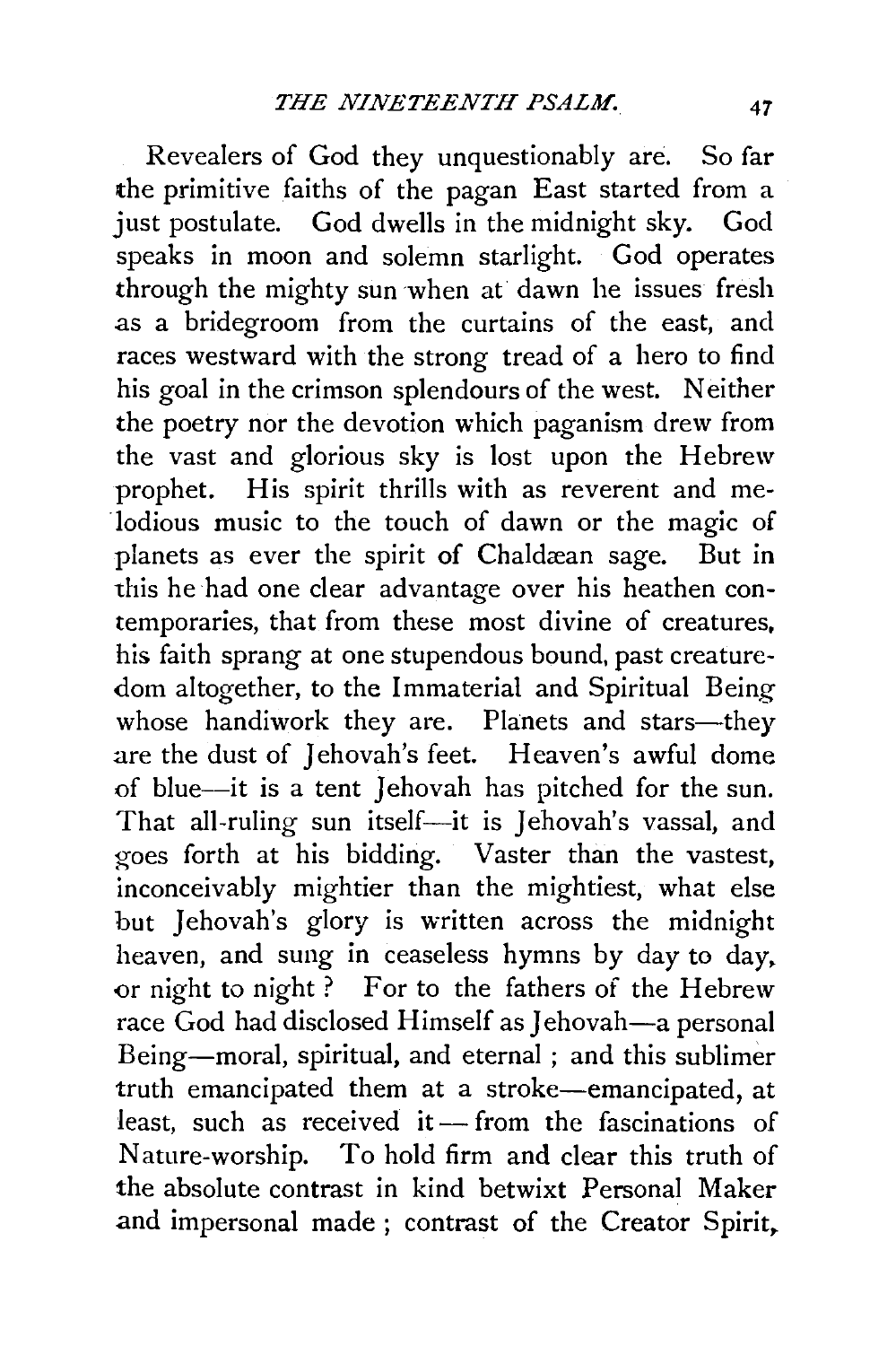immaterial, invisible, immortal, *to* mere matter in its most gorgeous array: to hold that fast (I say), permits us with safety *to* praise the heavens as we please, and fill our soul with the wonders of astronomical, as of all other, science. For then the creature fulfils its rightful office—to extol or set off as a foil the glory of God. The more divine I find his handiwork to be, the lower do I fall in intelligent adoration before the Deity Himself. Whereas, whatever teaching tends to wipe out that vital interval in kind betwixt God and nature ; whatever suppresses the personal in God, or drapes the forces of dead matter in the attributes of divine life, so that it becomes hard *to* say whether God and his works are any longer two, or are really one-all *that* is teaching which runs perilously near to antique paganism, and which, if we give it scope, may land us again in the exploded idolatry of physical forces.

Nor, *in the next place,* is there any longer an excuse for such confounding of the Personal Ruier with the laws and forces of his own universe. If a Hebrew or a Christian fall into any similar error, he has no such excuse as may be pied for primitive star-gazers in old Chaldæa. Why? Because we are no longer reduced to derive our knowledge of God mainly from the laws and changes of matter. In physical law and physical force God is revealed ; but, because the revelation was found to mislead, He has put another and a better by its side. The former was material; this is moral. The former disclosed the stability and permanence of law in the movement of planets ; this is the regulation of character. The one revealed the forces that reproduce vegetable and animal life upon the globe; this the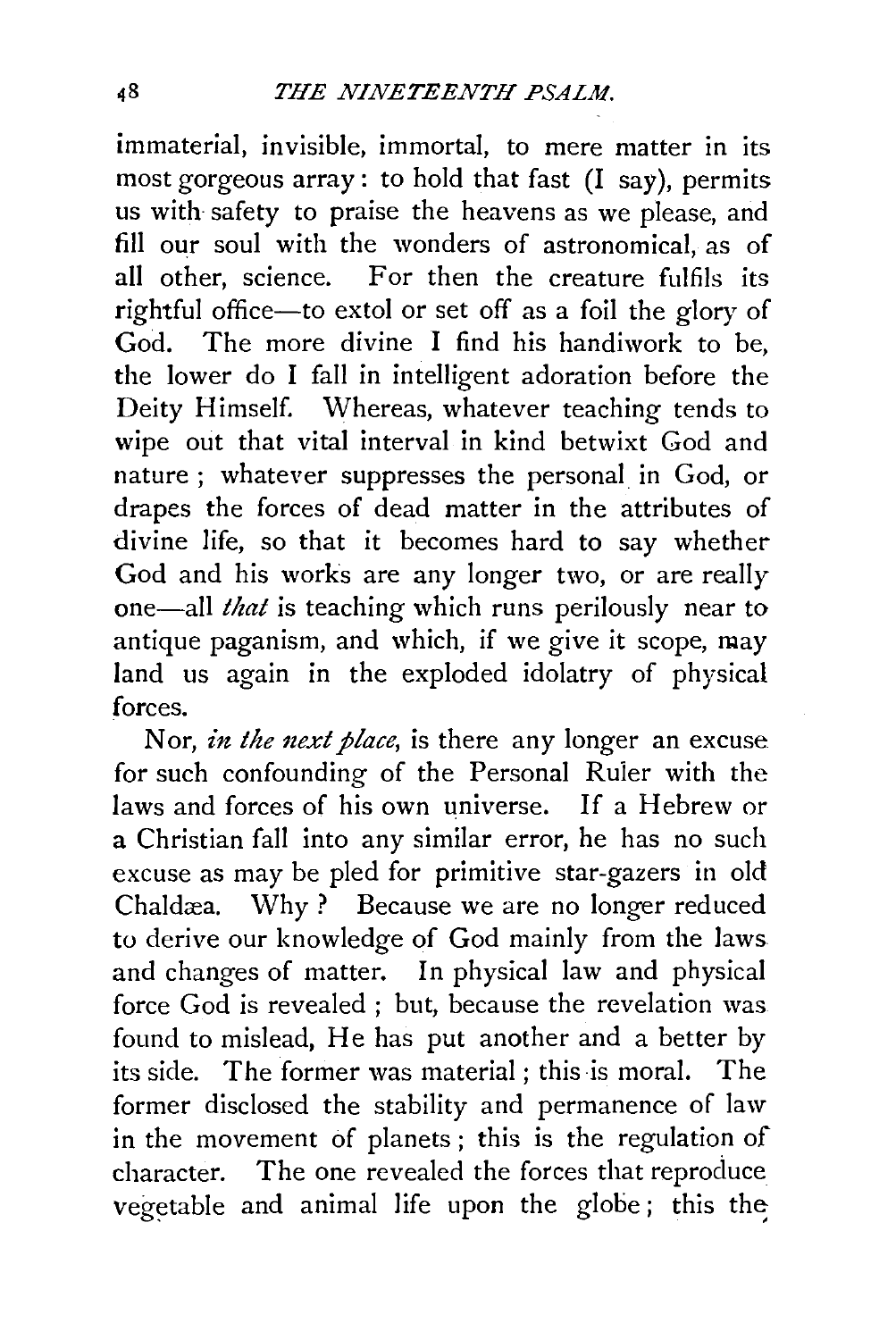spiritual forces by which is sustained a religious life in man.

It is the praise of this moral and religious revelation of God which the Psalmist sings in the second portion of the Nineteenth Psalm. He calls it "the law of Jehovah " $-$  the " Torah " $-$  or body of instruction for practical direction of life which God has given us. He piles up 'the alternative names for it on which so many changes are rung in the Hundred and Nineteenth<br>Psalm. It is God's "testimony" to his own character It is God's "testimony" to his own character and will; his "statutes," or detailed precepts of duty; his " commandment," or central principle of morals; his "judgments," or the code of jurisprudence for society that is based upon these. By the use of so full a list of synonyms, we gather that what David means. is substantially the entire revelation of God as made known to the Hebrew people of his time. That Hebrew revelation had assumed characteristically the shape of legislation, and accordingly the reverential observance paid to it by devout Hebrews was termed "the fear of Jehovah." But there is no reason why we, the heirs of all that David possessed, and of so much more beside, should not render his eulogy into modern Christian speech ; since what was true of the Mosaic Law is still more true of the Gospel, the new " law of liberty." God's revelation of Himself in his Son has consummated what Moses began ; and the blessings which King David loved to discover in his imperfect Bible are far more richly present for us in the finished testimony of Jesus and his apostles. .

What we have to understand, then, is this : That to men who sit under the light of revelation, this new manifestation of the Divine glory in the Law and the VOL. IX.  $4$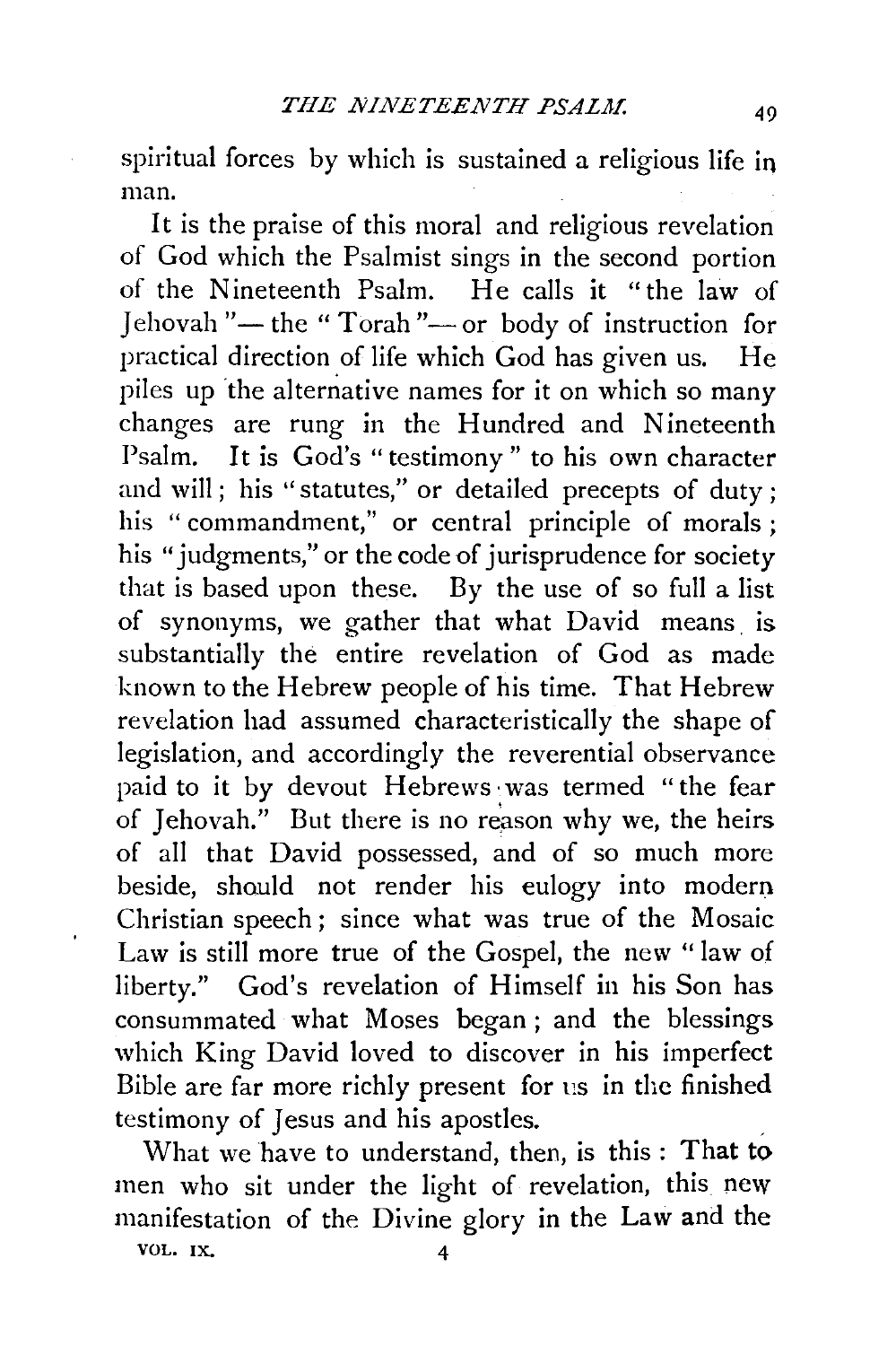Gospel holds such a place of pre-eminence as was held in the old Nature-faiths of the world by the solar and sidereal heavens. *This* now declares the glory of God; *this* is his word, or "voice," heard through all the earth:<sup>*t this* now discovers to us that the Eternal rules</sup> the world by law, and teaches us by what vital force our higher life is nourished. It gives us moral, where before we had only physical, laws; and spiritual lifeforces, where we could find none but natural.

First, as to the new revelation of Divine *Law,* let me say a word; then, of the new revelation of Divine *Life-Force.* 

1. The new law is moral, a law not fixing the order in which masses of unconscious matter must move, but prescribing the order in which free will and conscious choice ought to move. It follows that this new law may be transgressed. In physics there is nothing analogous to sin ; for the stars in their courses cannot fight against their Maker; they can only fight (if He so choose) against their Maker's enemies. Disobedience, lawlessness, crime, become only possible in the region of moral natures. They are the penalty we must pay for that noblest of all created things, a free .obedience to duty. Still it is one and the same Being who guides the heavenly bodies by the law of gravitation, and who also strives to guide our wills on earth by the law of righteousness. Betwixt moral and physical law there holds, accordingly, a certain resemblance. Each is the condition of order within its proper sphere. Order is the condition of well-being, only to be obtained through subjection of the individual to the system ; that is, through obedience to rule. This holds

• *Cf.* Rom. x. 18.

 $\label{eq:2.1} \mathcal{L} = \mathcal{L} \left( \mathcal{H} \right) = \frac{1}{2} \mathcal{L}.$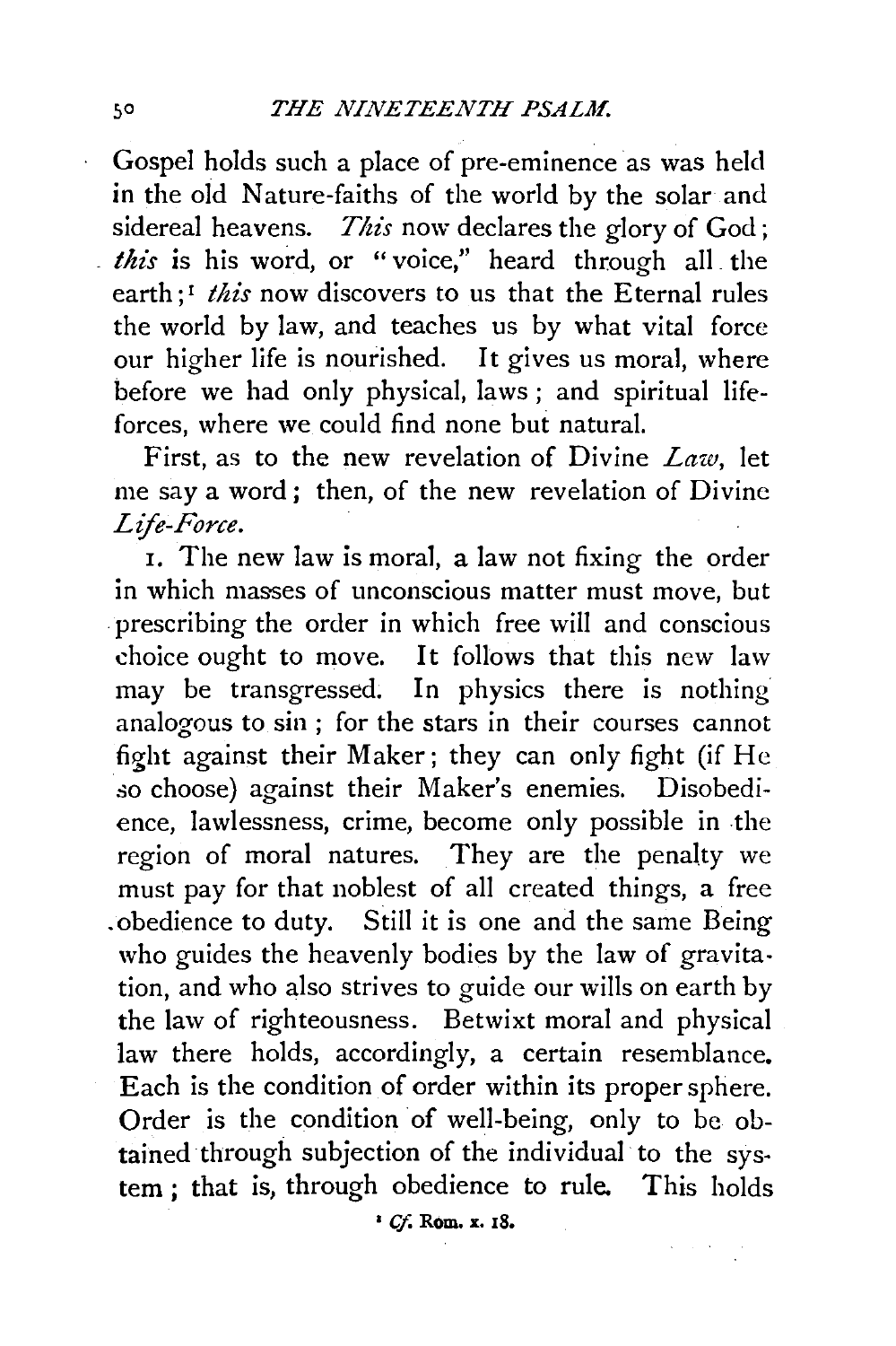as rigorously in morals as in physics. No Eastern watcher of the sidereal movements ever saw his calculations defeated by some erratic or unruly star that rose at the wrong hour, invaded the orbit of its fellow, or carried desolation through forbidden regions. From the serene and unvarying harmony of their revolutions he found it possible to tabulate and predict their appearances, and to deduce the law of their existence. Who will predict or tabulate the actions of men ? or who, from observing the behaviour of his fellows alone, could deduce the laws by which human life may be reduced to order? We learn the rules of duty as much by their "breach" as by their " observance." Yet one thing we surely know: through disobedience to this law has come into the world disorder, contention, rupture of ordained relationships, breach of the fair system God designed, a marring of all healthful action, .and a swift rushing (so God hinder not) of the dis cordant elements back to chaos again. And this also we may depend on, that there is no road of return to harmony, peace, or happiness, possible to mankind save by reinstating in its rightful authority the moral law which God in his mercy has afresh proclaimed. For this reason the whole of revelation is a re-assertion of the dishonoured law of love and duty. The gospel of Christ, not less than the Mosaic economy, establishes a triumph for that broken law. It vindicates its unchangeableness. It discovers its awful sanctions. It<br>proves how fearfully its breach must be avenged. It proves how fearfully its breach must be avenged. It<br>magnifies its perfect beauty and vodlikeness. It demagnifies its perfect beauty and godlikeness. signs its re-establishment over human hearts and wills as a regulator for man's inner life no less inviolable<br>or absolute than the laws of the solar system. Its end or absolute than the laws of the solar system.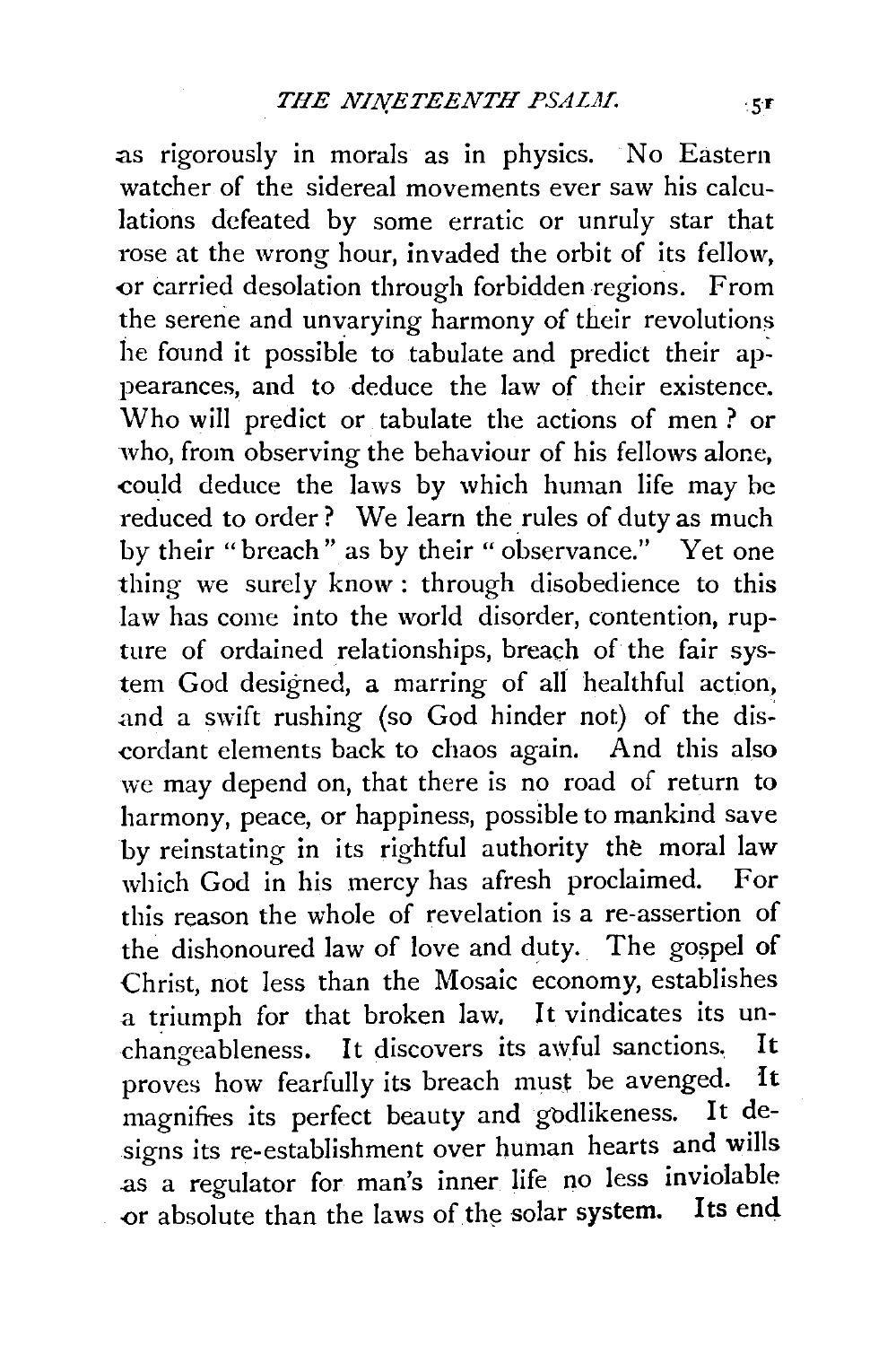will be attained only when human life, eccentric no longer, shall circle round the throne of God in a steady. measured, and harmonious orbit of duty, yielding itself cheerfully to the moral attraction of the Divine love. and respecting the limitations imposed by Divine justice.

2. It is in the maintenance of this restored spiritual order that we are to realize spiritual life and gladness. In the solar arrangements, order comes first : given that as its condition, beneficence follows-fruit-bearing to the earth. So, in revelation, righteousness comes first : the righteousness of God revealed to faith, restoring the sinful soul to its true and just relation with God, and re-erecting over the rebellious heart the authority of Divine law. Then, and thereby, comes solar warmth to the spirit, and moral energy, and genuine joy. So, I think, the author of this Psalm perceived. who to each term of eulogy hung upon his beloved " law of Jehovah" has appended a note of admiration for the benefits it confers on the soul that observes it (Verses 7, 8). Is the law "perfect" ? Then it refreshes or vivifies anew the spirit of man. Is it "sure" - faithful and abiding as the statutes of the sky? Thereby it teaches wisdom to erring and beguiled hearts. Or is it "right," straight, that is, and true to the nature of God-its norm ? Then it gives joy, for it satisfies the hunger of the soul after absolute righteousness. Or "pure" and transparent as the sunlight? Then it illumines the inward eye, and fills the man who· loves it with cheerfulness and health.

Thus warmly could he praise the benefits of God's revelation to whom revelation was so meagre. With unveiled face Christians behold the glory of God in

 $52$